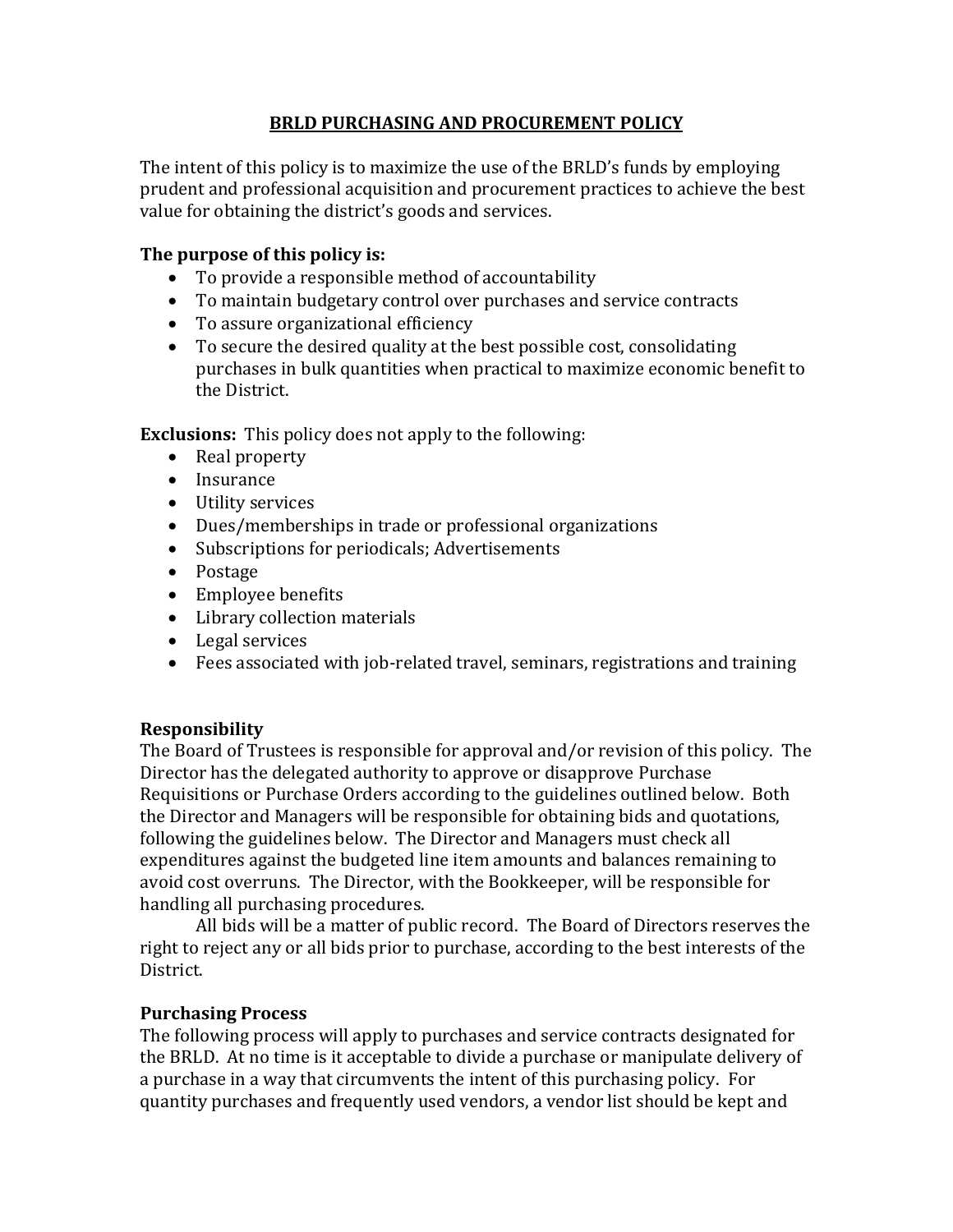discount information should routinely be requested. Purchase Requisitions and Purchase Orders will be used to obtain all Library equipment, furniture and supplies.

*Purchase Requisitions* are requests by employees for materials needed to do their jobs. The Manager will fill out a form, including quotes if applicable, and deliver it to the Director. The requisition will allow Director and Manager to track purchasing history over time, to keep spending within budget parameters and to see if volume discounts would apply. Purchase Requisitions are internal documents and do not go to the vendor.

*Purchase Orders* are documents prepared by the buyer (Manager), and sent to the vendor. The completed form contains the item description, budget number, quantity, and agreed-upon price from the vendor. Approval from the Director in the form of a signature must be granted prior to placing the order. The Purchase Order will provide a check on the managers ordering items and on the budgets they oversee. They are also documentation of what was ordered in case incorrect numbers/types of supplies or defective items or are shipped. Equipment and furniture purchases can be tied into the Library's depreciation schedule.

### **Bids and Quotations**

## **Purchases of 0.01 - \$1000.00**:

These purchases are normally routine point of sale transactions at local businesses, made with general or assumed approval of Director and oversight by Manager (i.e., materials for library programs). These items are budgeted.

- Multiple quotations not required
- Purchase orders not required
- Vendor lists established and authorized signers designated

### **Purchases of \$1000.01 - \$3000.00:**

These purchases are initiated by Manager, with knowledge or instruction of Director.

These items are budgeted.

- Multiple quotations not required
- Purchase Order required
- Vendor lists established and authorized signers designated
- Bulk (quantity) discounts are routinely requested purchasers should obtain quotations for bulk discounts for supplies routinely used by library.
- Blanket orders cover specific items to be delivered over a specific period of time (six months or one year) to take advantage of quantity discounts and avoid multiple reorders of routinely used items.

# **Purchases of \$3000.01 - \$10,000.00:**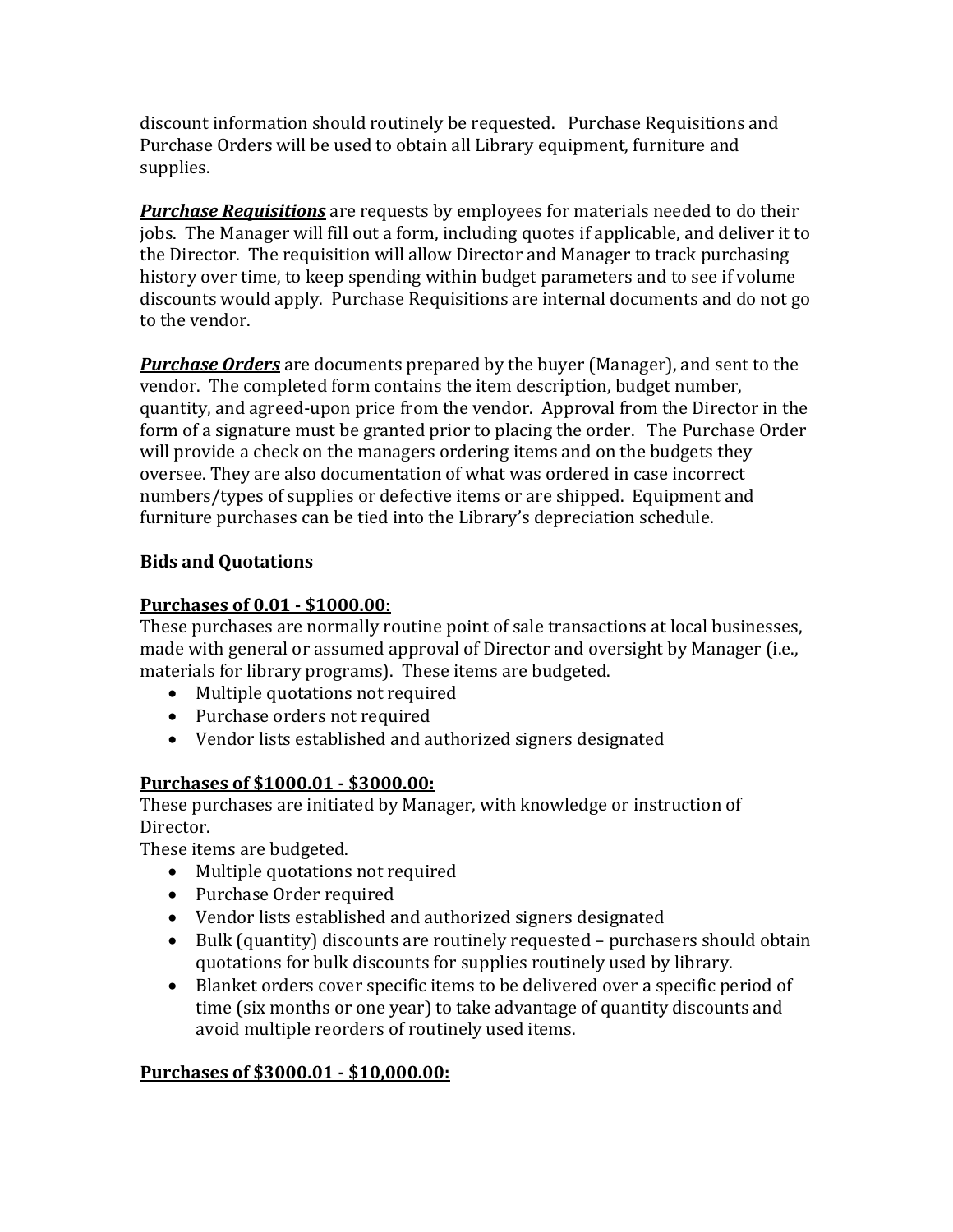These purchases are initiated by Manager in cooperation with and full knowledge of Director. These items are budgeted. Includes aggregate single items (i.e., 10 computers)

- Two or more *written, catalog or telephone* quotations required
- Vendor lists established and authorized signers designated
- Quantity discounts are routinely requested
- Comparison options presented and discussed with Director
- Director will inform and review prospectively with Board Treasurer
- Purchase Order required

### **Purchases of \$10,000.01 - \$50,000.00:**

These purchases or contracts are made by the Director, or by the Manager in cooperation with and full knowledge of Director. These items should be budgeted, and if not, must have Board approval to secure funding from another budget line item or account.

- Three or more *written* quotations or proposals required
- Comparison options presented and discussed with Director
- Director will inform and review prospectively with Board Treasurer
- Purchase Order required
- Director will sign all Contracts and Board Treasurer will initial/sign agreement to signify Board approval.

# **Purchases and/or Contracts \$50,000.01 and Above:**

Purchases and/or contracts to provide services are required to be made under the formal bid/quote process; detailed written quotes or bids will be obtained. (A quote is the service provider's estimation of costs. A bid is an offer of service to someone for a price.) Purchases/service contracts will be made by the Manager, working in cooperation and full knowledge of the Director and Board Treasurer. Items should be budgeted, and if not, must have Board approval to secure funding from another budget line item or account.

Bid process:

- Formal bid, or Request for Proposal must be published in a newspaper of general circulation and contact appropriate vendors
- Three or more bids must be obtained\*
- Bids will be mailed or delivered in sealed envelope to the Library. Faxes/open bids will be accepted and placed in a sealed envelope
- A bid opening will be held at Library on the day the bid closes
- Approval by Board of Trustees is required
- Purchase order or contract is required

Manager must retain the following:

- Notice of RFP publication
- All submitted bids
- Justification if why the awarded bid was chosen.

\*NOTE: If it is not possible or reasonable to obtain the required number of bids or quotations, the reason is included in the documentation.